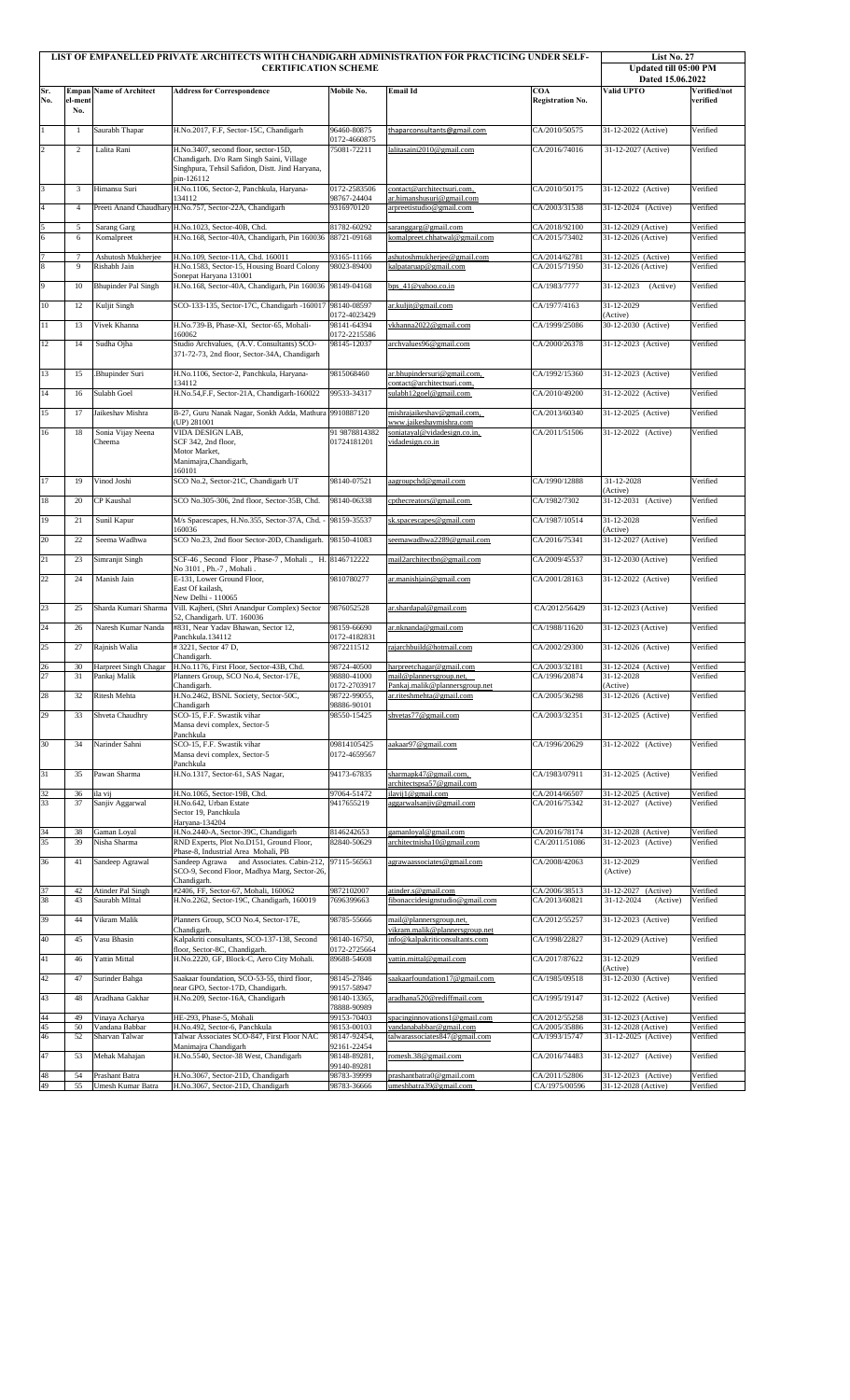| 50       | 56         | <b>Bandna Singh</b>               | H.No.154, Sector-27A, Chandigarh                                                             | 0172-2651487,<br>0172-4602642 | positiveaxis@gmail.com                                                  | CA/1991/13750                  | 31-12-2029 (Active)                        | Verified             |
|----------|------------|-----------------------------------|----------------------------------------------------------------------------------------------|-------------------------------|-------------------------------------------------------------------------|--------------------------------|--------------------------------------------|----------------------|
| 51       | 57         | Vikram Pannu                      | H.No.154, Sector-27A, Chandigarh                                                             | 0172-4602673                  | positiveaxis@gmail.com                                                  | CA/1991/14281                  | 31-12-2023 (Active)                        | Verified             |
| 52       | 58         | Ram Murti Kalra                   | H.No.3223, Second floor, Sector-35D,                                                         | 94172-02131                   | rmkalraassociates@gmail.com                                             | CA/1995/19239                  | 31-12-2022 (Active)                        | Verified             |
| 53       | 59         | Anjanesh Goyal                    | Chandigarh.<br>98-Varindavan Vihar, Gagan Path, First Floor,                                 | 92515-33000,                  | anjanesharchitects@gmail.com                                            | CA/2011/53363                  | 31-12-2024 (Active)                        | Verified             |
|          |            |                                   | Sri Ganganagar-335001 (Rajasthan)                                                            | 77424-33000                   |                                                                         |                                |                                            |                      |
| 54       | 60         | Vijay Kumar Dhiman                | SCO-36, Ist Floor, Sector-41D, Chd.                                                          | 97790-42140,                  | drafters@yahoo.com                                                      | CA/2011/54065                  | 31-12-2023<br>(Active)                     | Verified             |
| 55       | 61         | Harish Gandhi                     | Hno. 399, Sukhana Enclave,                                                                   | 9878133421<br>9814016459      | harishgandhi@artisans.net.in                                            | CA/1998/22509                  | 31-12-2024<br>(Active)                     | Verified             |
|          |            |                                   | Behind Rock Garden,                                                                          | 0172-2744359.                 |                                                                         |                                |                                            |                      |
|          |            |                                   | Village Kaimbwala road,                                                                      | 2749674                       |                                                                         |                                |                                            |                      |
|          |            |                                   | Kansal, SAS Nagar,                                                                           |                               |                                                                         |                                |                                            |                      |
| 56       | 62         | Randhir Garg                      | M/s Randhir Garg & Asso.<br>S.C.O. 23, II nd floor,                                          | 9814122750                    | randhirgarg1@gmail.com                                                  | CA/1992/15255                  | 31-12-2025 (Active)                        | Verified             |
|          |            |                                   | Sector 20-D, Chandigarh.                                                                     |                               |                                                                         |                                |                                            |                      |
| 57       | 63         | Alex Joseph                       | C-6, Lower Ground Floor, Sector- 48, Noida-                                                  | 9958537414                    | alex@myspacearchitects.com,                                             | CA/2009/46380                  | 31-12-2022 (Active)                        | Verified             |
|          |            |                                   | 201307                                                                                       |                               | www.myspacearchitects.com                                               |                                |                                            |                      |
| 58       | 66         | Akhilesh K Datta                  | E-4/51, Sector-16, Rohini, New Delhi-110085                                                  | 9718261078                    | akhilesh.k.datta@gmail.com                                              | CA/2014/63630                  | 31-12-2025 (Active)                        | Verified             |
| 59       | 67         | Madhu Arora                       | H.No.183, 2nd floor, Sector-26E, Madhya Marg, 92165-41149                                    |                               | Sthapti@gmail.com                                                       | CA/1989/12218                  | 31-12-2022 (Active)                        | Verified             |
|          |            |                                   | Chd.                                                                                         |                               |                                                                         |                                |                                            |                      |
| 60       | 68         | Subhash Arora                     | H.No.183, 2nd floor, Sector-26E, Madhya Marg, 92165-41149<br>Chd.                            |                               | Sthapti@gmail.com                                                       | CA/1995/18584                  | 31-12-2022 (Active)                        | Verified             |
| 61       | 69         | Tapan Goyal                       | Plot No.C-213, GF, Sector-63, Noida, UP-                                                     | 99997-17558                   | architecttapangoyal@gmail.com                                           | CA/2008/41977                  | 31-12-2029 (Active)                        | Verified             |
|          |            |                                   | 201301                                                                                       | 0120-4276534                  |                                                                         |                                |                                            |                      |
| 62       | 71         | Amrit Panwar                      | H.No.463, Sukhna Enclave, Block-C, Kansal                                                    | 98723-41316                   | archanew@rediffmail.com                                                 | CA/2003/32494                  | 31-12-2024 (Active)                        | Verified             |
|          |            |                                   | 160102, Punjab Near Rock Garden Chandigarh                                                   |                               |                                                                         |                                |                                            |                      |
| 63       | 72         | Satish Panwar                     | H.No.463, Sukhna Enclave, Block-C, Kansal                                                    | 94173-57012                   | archanew@rediffmail.com                                                 | CA/2003/32493                  | 31-12-2024 (Active)                        | Verified             |
|          |            |                                   | 160102, Punjab Near Rock Garden Chandigarh                                                   |                               |                                                                         |                                |                                            |                      |
|          |            |                                   |                                                                                              |                               |                                                                         |                                |                                            |                      |
| 64<br>65 | 73<br>74   | Kirat Dhillon<br>Rajeev Mahajan   | H.No.265, Sector-10, Chandigarh<br>H.No.206, Sector-9C (Aadharshila), Chandigarh 98141-03835 | 99142-77077                   | beyondspacedesignstudio@gmail.com<br>aadharshila_architects@yahoo.co.in | CA/2008/41891<br>CA/1989/12102 | 31-12-2031 (Active)<br>31-12-2025 (Active) | Verified<br>Verified |
|          |            |                                   |                                                                                              |                               |                                                                         |                                |                                            |                      |
| 66       | 75         | Aastha Mahajan                    | H.No.206, Sector-9C (Aadharshila), Chandigarh 84277-56849                                    |                               | foraasthamahajan@gmail.com                                              | CA/2016/80840                  | 31-12-2027 (Active)                        | Verified             |
| 67       | 76         | Sunil Mahajan                     | SCO-1116, Sector-22B, Chandigarh.                                                            | 98140-44828                   | ArchitectSunilMahajan@hotmail.com                                       | CA/1979/05321                  | 31-12-2024 (Active)                        | Verified             |
| 68       | 77         | Kashchit Chauhan                  | H.No.1238, Sector-24C, Chandigarh                                                            | 98554-80908                   | cashchit@gmail.com                                                      | CA/2002/30308                  | 31-12-2022 (Active)                        | Verified             |
| 69       | 78         | Gurleen Kaur                      | #42, Sector-16A, Chandigarh                                                                  | 98762-87892                   | gurleencca@gmail.com                                                    | CA/2010/50905                  | 31-12-2026 (Active)                        | Verified             |
| 70       | 80         | Shreya Malik                      | H.No.93, Sector-9, Panchkula                                                                 | 98151-62991                   | shreya.attributes@gmail.com                                             | CA/2016/75241                  | 31-12-2027 (Active)                        | Verified             |
| 71       | 81         | Ziyauddin M. Shaikh               | G-1, Yellow Rose,                                                                            | 98200-92799                   | archdimensions@hotmail.com                                              | CA/1983/07837                  | 31-12-2023 (Active)                        | Verified             |
|          |            |                                   | 4-Pali Village, Bandra (W),                                                                  |                               |                                                                         |                                |                                            |                      |
| 72       | 82         | Nitin Gupta                       | Mumbai: - 400 050<br>M/s Architectural Direction                                             | 98880-85066                   | archnitin77@gmail.com                                                   | CA/2016/75369                  | 31-12-2027 (Active)                        | Verified             |
|          |            |                                   | 1st Floor, Sanouri Gate, Patiala-147001                                                      |                               |                                                                         |                                |                                            |                      |
| 73       | 83         | Mandeep Singh Sagoo               | C-81, Mansarovar Garden, New Delhi-110015                                                    | 70425-00616 /                 | msagoo@sagooandassociates.com                                           | CA/1999/24484                  | 31-12-2030 (Active)                        | Verified             |
|          |            |                                   |                                                                                              | 011-41006184                  |                                                                         |                                |                                            |                      |
| 74       | 84         | Meghna Singh                      | C-81, Mansarovar Garden, New Delhi-110015                                                    | 70425-00716 /<br>011-41006184 | msingh@sagooandassociates.com                                           | CA/1999/24482                  | 31-12-2030 (Active)                        | Verified             |
| 75       | 85         | Geeta Uppal                       | 211, Gulmohar Enclave New Delhi-110049                                                       | 9810500345                    | geeta@sgauppal.com                                                      | CA/1991/13642                  | 31-12-2030 (Active)                        | Verified             |
| 76       | 86         | Sandeep Uppal                     | 211, Gulmohar Enclave New Delhi-110049                                                       | 9810023976                    | sandeep@sgauppal.com                                                    | CA/1990/13237                  | 31-12-2030 (Active)                        | Verified             |
| 77       | 88         | Ashwani kumar saini               | H.no-63, G.Floor                                                                             | 94172-09278                   | ashwani.saini@akshans.in                                                | CA/2002/29422                  | 31.12.2028 (Active)                        | Verified             |
|          |            |                                   | maheshpur, sector-21,                                                                        | 94633-27278                   |                                                                         |                                |                                            |                      |
|          |            |                                   | panchkula-134112<br>Haryana                                                                  |                               |                                                                         |                                |                                            |                      |
| 78       | 90         | Kuldip Singh Sagoo                | C-81. Mansarovar Garden, New Delhi-110015                                                    | 98100-64524                   | ksagoo@sagooandassociates.com                                           | CA/1976/02710                  | 31-12-2030 (Active)                        | Verified             |
|          |            |                                   |                                                                                              |                               |                                                                         |                                |                                            |                      |
| 79       | 91         | Imran Ahmad                       | F-115, Second Floor, Back Side, Shaheen Bagh,                                                | 99111-12818                   | ar.imran@outlook.com                                                    | CA/2014/63375                  | 31-12-2025                                 | Verified             |
| 80       | 92         |                                   | Okhla, New Delhi-110025                                                                      | 99111-13818                   | syal.architect@gmail.com                                                | CA/2003/32624                  | (Active)<br>31-12-2024                     | Verified             |
|          |            | Rashmi sharma                     | Syal and associates Plot No.F-91, Industrial Area 98889-01701<br>Phase-7, Mohali             |                               |                                                                         |                                | (Active)                                   |                      |
| 81       | 93         | Ramanjit Kaur                     | H.No.1432-B, Sector-61, Chd.                                                                 | 97804-64332                   | kaur.ramanjit.1386@gmail.com                                            | CA/2001/28607                  | 31-12-2022 (Active)                        | Verified             |
| 82       | 94         | Ashutosh Handa                    | H.No.1283(F.F), Sec-21(B),                                                                   | 0172-4634492                  | designersinc1283@gmail.com                                              | CA/1992/14433                  | 31-12-2024 (Active)                        | Verified             |
|          |            |                                   | Chandigarh-160022.                                                                           | 98152-96705                   |                                                                         |                                |                                            |                      |
| 83<br>84 | 96         | Parul Arora                       | H.No.2299, Sector-44C, Chandigarh                                                            | 99143-90169                   | ghavriparul11@gmail.com                                                 | CA/2003/32465                  | 31-12-2024 (Active)                        | Verified             |
| 85       | 98<br>99   | Gurpreet Singh<br>Charanjit Singh | H.No.1168, Sector-22B, Chandigarh<br>H.No.1168, Sector-22B, Chandigarh                       | 98140-98613<br>98141-13931    | architectgps@rediffmail.com<br>charanjitandassociates@yahoo.com         | CA/2006/38603<br>CA/1975/2188  | 31-12-2027 (Active)<br>31-12-2030 (Active) | Verified<br>Verified |
|          |            |                                   |                                                                                              | 94172-13931                   |                                                                         |                                |                                            |                      |
| 86       | 100        | Sarika Devi                       | C/o Saakaar foundation, SCO-53-55, 3rd Floor,                                                | 98884-78791                   | ar.sarika17@gmail.com                                                   | CA/2016/75702                  | 31-12-2027 (Active)                        | Verified             |
|          |            | Shanu Priya                       | Near GPO Sector-17D, chandigarh                                                              |                               |                                                                         |                                |                                            |                      |
| 87<br>88 | 101<br>102 | Kiran Gandhi                      | H.No.948, Sector-2, Panchkula<br>H.No.1075, Sector-10, Panchkula                             | 96346-37553<br>94173-45299    | sppriya705@gmail.com<br>kiran.innovations@gmail.com                     | CA/2016/78248<br>CA/2016/75357 | 31-12-2027 (Active)<br>31-12-2027 (Active) | Verified<br>Verified |
| 89       | 103        | Amit Dhiman                       | Flat No.65 G.F. Sector-51A, Chandigarh                                                       | 98768-46567                   | designsqr2011@gmail.com                                                 | CA/2009/44717                  | 31-12-2022 (Active)                        | Verified             |
| 90       | 104        | Neeraj Duggal                     | H.No.1266, Sector-15, Panchkula                                                              | 98723-00800                   | insoutspanchkula@gmail.com                                              | CA/1996/19985                  | 31-12-2026 (Active)                        | Verified             |
| 91       | 106        | Gurveer Singh                     | H.No.1168, Sector-22B, Chandigarh                                                            | 98729-13139                   | designatdesk@gmail.com                                                  | CA/2004/33710                  | 31-12-2026 (Active)                        | Verified             |
| 92       | 107        | Aru Jindal                        | H.No.130, Second Floor, Sector-9, Panchkula                                                  | 92167-22130                   | samyaksanthan@yahoo.com                                                 | CA/2004/32917                  | 31-12-2025 (Active)                        | Verified             |
| 93       | 108        | Sandeep Rai                       | H.No.17, Sector-15A, Chandigarh                                                              | 0172-4664130<br>98140-11275   | ar.sandeeprai@gmail.com                                                 | CA/1989/12107                  | 31-12-2030 (Active)                        | Verified             |
|          |            |                                   |                                                                                              | 98148-11275                   |                                                                         |                                |                                            |                      |
| 94       | 109        | Sanjiv Jindal                     | H.No.110 (Top floor), Sector-40A, Chandigarh                                                 | 98159-96795                   | Sanjivjindal@yahoo.in                                                   | CA/2002/29482                  | 31-12-2023 (Active)                        | Verified             |
|          |            |                                   |                                                                                              | 88473-15225                   |                                                                         |                                |                                            |                      |
| 95       | 110        | Anshuya Rajaram                   | Block-1, H.No.29, Second Floor, South City-2,<br>Sohna Road, Gurgaon, Haryana                | 70423-53100                   | anu081191@gmail.com                                                     | CA/2014/63593                  | 31-12-2025 (Active)                        | Verified             |
| 96       | 112        | Amita Saini                       | Nirmaan Associates Room No.2, Cabin No.8,                                                    | 98141-68979                   | nirmaanassociates@gmail.com                                             | CA/2016/75704                  | 31-12-2027<br>(Active)                     | Verified             |
|          |            |                                   | First Floor, Sector-11, Panchkula                                                            | 0172-5004498                  |                                                                         |                                |                                            |                      |
| 97       | 113        | Achal Kumar                       | M/s Achal Kataria Architects E-15, First                                                     | 98100-48118,                  | mail@aka-arch.com                                                       | CA/1976/02822                  | 31-12-2030 (Active)                        | Verified             |
| 98       | 114        | Arvinder Singh Atwal              | Floor, NDSE-I, New Delhi-110049<br>H.No.1498 G.F, Sector-22B, Chandigarh                     | 011-24620911<br>98148-66116,  | arvinderatwal71@gmail.com                                               | CA/1992/15298                  | 31-12-2027<br>(Active)                     | Verified             |
|          |            |                                   |                                                                                              | 0172-2728405                  |                                                                         |                                |                                            |                      |
| 99       | 115        | <b>Bhupinder Gupta</b>            | H.No.1350, Sector-25, Panchkula                                                              | 98157-88192                   | b.gupta1350@gmail.com                                                   | CA/2002/29659                  | 31-12-2023<br>(Active)                     | Verified             |
| 100      | 116        | Seema Rajpal                      | H.No.3495, FF, Sector-40D, Chandigarh.                                                       | 94174-23536                   | designcrafts07@gmail.com                                                | CA/2001/27503                  | 31-12-2029                                 | Verified             |
| 101      | 117        | Amrinder Paul Singh               | 461, Phase-9, Sector-63, Mohali, Punjab                                                      | 98153-91214                   | AR.AMRINDER@gmail.com                                                   | CA/2006/38298                  | (Active)<br>31-12-2027 (Active)            | Verified             |
|          |            | Gill                              | 1402, MIG, 2nd floor, Phase-9, Sec-63, Mohali                                                | 0172-5063214                  |                                                                         |                                |                                            |                      |
|          |            |                                   |                                                                                              |                               |                                                                         |                                |                                            |                      |
| 102      | 119        | Ajay Kumar Mahajan                | H.No.2172, Sector-15, Panchkula                                                              | 98786-85514                   | sai.arch.pkl@gmail.com                                                  | CA/2005/35140                  | 31-12-2026 (Active)                        | Verified             |
| 103      | 120        | Shiv Kumar                        | H.No.1287, Sector-44B, Chandigarh.                                                           | 98726-14600                   | shiv.rohilla@yahoo.com                                                  | CA/2016/75356                  | 31-12-2027 (Active)                        | Verified             |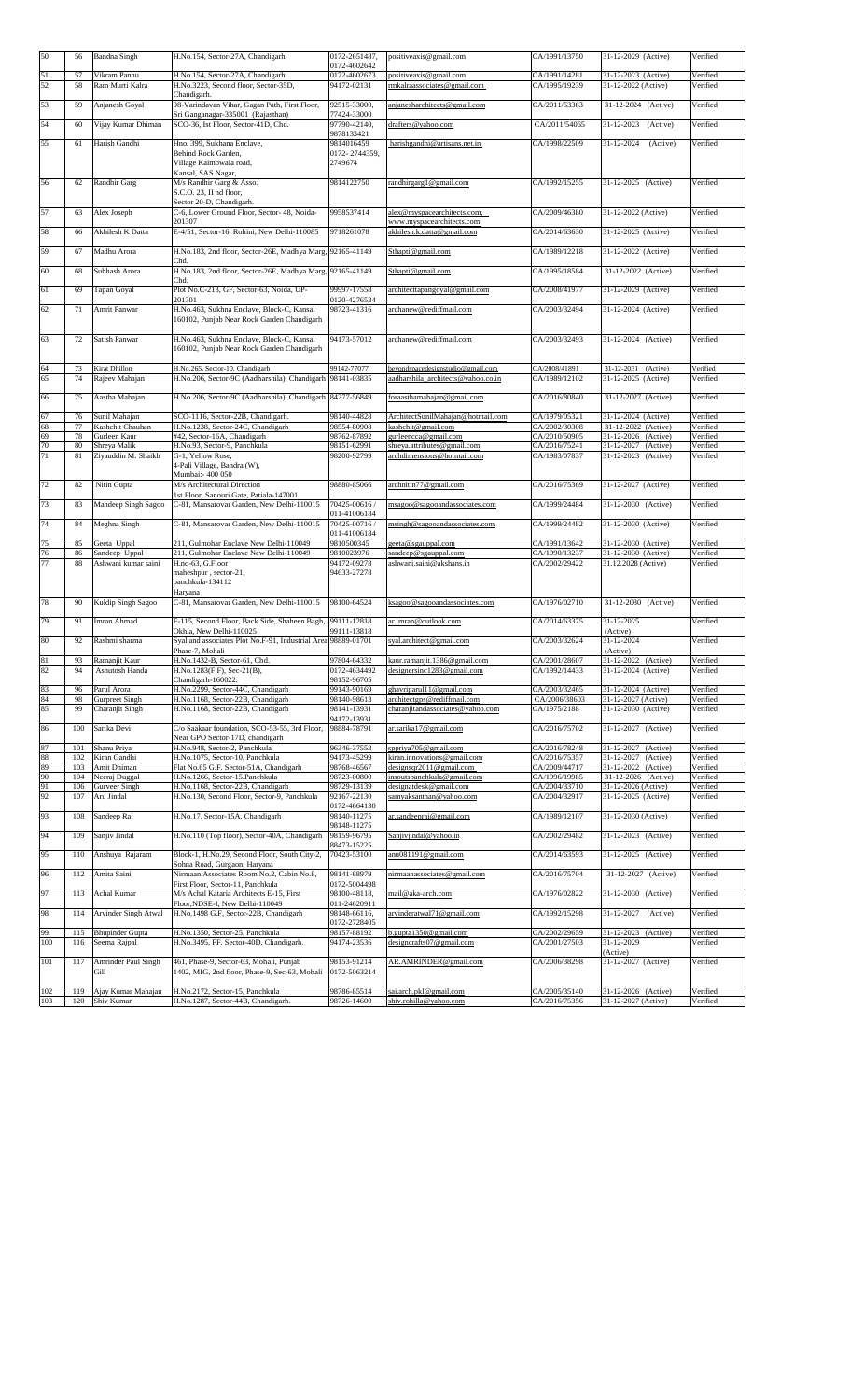| 104<br>105 | 121<br>122 | Sukanya Dasgupta<br>Ruchi                        | FD-224, Sector-III, Salt Lake, Kolkata-700106,<br>West Bengal, India.<br>H.No.722, GBS & DC Office Society, Sector-48A, | 90074-05403,<br>98312-46936.<br>033-23343501<br>033-23218763<br>98119-74789 | info@sukanya-associates.com<br>ar.ruchi85@gmail.com          | CA/1992/15203<br>CA/2010/50264 | 31-12-2030 (Active)<br>31-12-2031 (Active)       | Verified<br>Verified |
|------------|------------|--------------------------------------------------|-------------------------------------------------------------------------------------------------------------------------|-----------------------------------------------------------------------------|--------------------------------------------------------------|--------------------------------|--------------------------------------------------|----------------------|
| 106        | 123        | Umesh Kapoor                                     | Chandigarh.<br>Kapoor and Associates, H.No.1450, Sector-44B,                                                            | 94172-01584                                                                 | a.r.architectsplanners@gmail.com<br>Kapoor1450@gmail.com     | CA/2005/35434                  | 31-12-2026 (Active)                              | Verified             |
| 107        | 124        | Deepak Kuma Ghavri                               | Chandigarh.<br>Aashray Design Consultants, SCO-186-188,                                                                 | 9988390703                                                                  | deepak.ghavri@aashraydesign.com                              | CA/2002/29893                  | 31-12-2024 (Active)                              | Verified             |
|            |            |                                                  | First Floor, Sector-17C, Chandigarh.                                                                                    |                                                                             |                                                              |                                |                                                  |                      |
| 108        | 125        | Manmohan Khanna                                  | H.No.113, Sector-27A, Chandigarh<br>Temporary:- H.No.3061, Sector-28D,<br>Chandigarh.                                   | 93169-88776                                                                 | kma.mmk@gmail.com                                            | CA/1979/5093                   | 31-12-2029 (Active)                              | Verified             |
| 109<br>110 | 126<br>127 | Arun Kumar<br>Richa Chauhan                      | H.No.3422, Sector-27D, Chandigarh<br>H.No.3162, Sector-44D, Chandigarh                                                  | 95693-47654<br>85570-99407                                                  | wds.stu@gmail.com<br>space creaters 2010@gmail.com           | CA/2013/61449<br>CA/2012/58020 | 31-12-2026 (Active)<br>31-12-2023 (Active)       | Verified<br>Verified |
| 111        | 128        | Ayush Ahuja                                      | Ahuja Stree, Near Old Bus Stand, Kotakapura,                                                                            | 97799-30096                                                                 | spacecreaters2010@gmail.com<br>ar.ayushahuja@gmail.com       | CA/2015/69157                  | 31-12-2026 (Active)                              | Verified             |
|            |            |                                                  | Distt Faridkot, Punjab                                                                                                  |                                                                             |                                                              |                                |                                                  |                      |
| 112        | 129        | Rakesh Kumar Bansal                              | Sco-981, 2nd Floor, Sector-44C, Chandigarh                                                                              | 94171-95931<br>0172-5015931                                                 | plannersforum293@gmail.com                                   | CA/1991/13770                  | 31-12-2030 (Active)                              | Verified             |
| 113<br>114 | 130<br>132 | Ankush Bansal<br>Pritam Singh Sachdeva           | H.No.3162, Sector-44D, Chandigarh<br>H.No.2053, Phase-7, Mohali Pin.160062                                              | 99888-29147<br>98884-05225                                                  | abdsarchitects@gmail.com<br>pritamsinghsachdeva@gmail.com    | CA/2012/58021<br>CA/1976/02714 | 31-12-2023 (Active)<br>31-12-2022 (Active)       | Verified<br>Verified |
| 115        | 133        | Anju Bala                                        | H.NO.3255, Sector-35D, Chandigarh                                                                                       | 99151-32359                                                                 | ar.anjubala3255@gmail.com                                    | CA/2007/40169                  | 31-12-2028                                       | Verified             |
| 116        | 134        | S.D. Singh                                       | H.NO.3255, Sector-35D, Chandigarh                                                                                       | 98728-94879                                                                 | sdsingharchitect@gmail.com                                   | CA/1997/22398                  | (Active)<br>31-12-2029 (Active)                  | Verified             |
| 117        | 135        | Lakhbir Singh                                    | SCO-112/113, Sector-8C, Madhya Marg,<br>Chandigarh                                                                      | 98152-32329<br>0172-5019284                                                 | lukhbir12@yahoo.com                                          | CA/1982/07144                  | 31-12-2025 (Active)                              | Verified             |
| 118        | 136        | <b>Bachitter Singh</b>                           | H.No.1514, Sector-7C, Chandigarh                                                                                        | 95921-40000                                                                 | Bachittersingh@yahoo.com                                     | CA/1987/10721                  | 31-12-2028 (Active)                              | verified             |
| 119        | 137        | Architect already<br>empanelled at Sr. No.<br>25 |                                                                                                                         |                                                                             |                                                              |                                |                                                  |                      |
| 120        | 138        | Vimal Prakash Sharma                             | C-26, Second Floor, Freedom Fighter Enclave,<br>New Delhi                                                               | 88825-25793<br>70424-89888                                                  | Vimal.gca@gmail.com                                          | CA/2009/45093                  | 31-12-2024 (Active)                              | verified             |
| 121        | 139        | Davinder Lal                                     | H.No.241, G.F., Sector-51A, Chandigarh.                                                                                 | 98142-42440                                                                 | dlal_nar@rediffmail.com                                      | CA/1998/23079                  | 31-12-2025 (Active)                              | verified             |
| 122<br>123 | 140<br>141 | Sukumar Jeirath<br>Parveen Kumar                 | H.No.660, Sector-4, Panchkula, hr.<br>H.No.2331, Sector-38C, Chandigarh                                                 | 98155-55290<br>9815607257                                                   | sukumarjeirath@gmail.com<br>nirmanconstruction86@yahoo.co.in | CA/1997/22267<br>CA/1998/23697 | 31-12-2028 (Active)<br>31-12-2029 (Active)       | verified<br>verified |
| 124        | 142        | Madhu Garg                                       | Creative Consortium, S.C.O, 56-57 Swathik                                                                               | 0172-4608617<br>9814011797                                                  | creativeconsortium.india@gmail.com                           | CA/1986/10037                  | 31-12-2023 (Active)                              | verified             |
|            |            |                                                  | Vihar MDC, Panchkula                                                                                                    | 9855536694<br>9501036694                                                    |                                                              |                                |                                                  |                      |
| 125        | 144        | Harpreet Singh                                   | House No.3143, Sector-40D Chandigarh                                                                                    | 93161-06131<br>0172-2695696                                                 | harpreet3143@yahoo.com                                       | CA/2004/34339                  | 31-12-2025 (Active)                              | Verified             |
| 126        | 145        | Manmohan Singh<br>Khokher                        | SCO- 63, Level - I-II-III, Phase - 2,<br>Sector - 54, Mohali                                                            | 98156-13956<br>0172-5092698,<br>2260178                                     | tacmohali@gmail.com                                          | CA/2000/25770                  | 31-12-2024 (Active)                              | verified             |
| 127        | 146        | Bibhuti Jha                                      | Plot No.446A (Second Floor), Industrial Area<br>Phase-II, Chd.<br>H.No.96, Sector-33A, Chandigarh                       | 8699575270                                                                  | bibhutijha7@gmail.com                                        | CA/2017/85262                  | 31-12-2028 (Active)                              | verified             |
| 128        | 147        | Ritesh Kumar Singla                              | SCO- 63, Level - I-II-III, Phase - 2,<br>Sector - 54, Mohali                                                            | 98159-13956<br>0172-5092698,<br>2260178                                     | tacmohali@gmail.com                                          | CA/1999/25413                  | 31-12-2030 (Active)                              | verified             |
| 129        | 148        | Nikhil aggarwal                                  | H.No.211, Sector-80, Mohali                                                                                             | 86991-09072                                                                 | nikhilaggarwal41@gmail.com                                   | CA/2014/64708                  | 31-12-2026 (Active)                              | verified             |
| 130        | 149        | Vivek Mittal                                     | V.M. Associates H.No.353, Sector-9, Panchkula                                                                           | 98784-00353                                                                 | vmassociates@gmail.com                                       | CA/2016/75699                  | 31-12-2027 (Active)                              | verified             |
| 131<br>132 | 150<br>151 | Deepak Kumar<br>Harleen Virk                     | H.No.611, Phase-II, Mohali<br>H.No.74, Sector-27A, Chandigarh                                                           | 98722-54985<br>98148-10050                                                  | ar.deepak@yahoo.co.in<br>harleenvirk1001@vahoo.co.in         | CA/2001/27263<br>CA/1995/18475 | 31-12-2022 (Active)<br>31-12-2030 (Active)       | verified<br>verified |
| 133        | 152        | Kashish Mahajan                                  | H.No.2299, Sector-35C, Chandigarh.                                                                                      | 84276-10602                                                                 | mahajan.kashish@gmail.com                                    | CA/2016/78377                  | 31-12-2027 (Active)                              | verified             |
| 134<br>135 | 153<br>155 | Jaspreet Kaur<br>Jatinder Thakur                 | H.No.378, Adarsh Nagar, Naya Gaon SAS<br>Nagar, Mohali<br>H.No.736, Ground Floor, Sector-22, Chandigarh-94170-50384     | 62395-88374                                                                 | jaspreetkaur2604@gmail.com<br>jatinderthakur@gmail.com       | CA/2016/73805<br>CA/1996/20478 | 31-12-2027 (Active)<br>31-12-2030 (Active)       | verified<br>verified |
| 136        | 156        | Hakumat Rai Malik                                | 160022<br>K-56, Connaught Place, New Delhi                                                                              | 98111-56086                                                                 | hraimalik@gmail.com                                          | CA/1976/02652                  | 31-12-2023 (Active)                              | verified             |
| 137        | 157        | Anita Singh                                      | H.No.2285-B, Sector 19-C, Chandigarh                                                                                    | 9646991577                                                                  | ar.anita122@gmail.com                                        | CA/2018/94118                  | 31-12-2022 (Active)                              | verified             |
| 138<br>139 | 158<br>159 | Sahil Singhal<br>Arunjot Kaur                    | H.No.1060, Sector-39B, Chandigarh<br>H.No.344, CPS & RCS Enclave Sector-48A,                                            | 99156-65687<br>9780641396                                                   | sahilsinghal04@yahoo.com<br>arunjot92@gmail.com              | CA/2016/78246<br>CA/2016/78244 | 31-12-2027 (Active)<br>31-12-2027 (Active)       | verified<br>verified |
| 140        | 160        | Gauri Dhawan                                     | Chandigarh<br>Flat No.2014/D, block-23, Housing Board Flats,                                                            | 99140-44400                                                                 | gauridhawan12@gmail.com                                      | CA/2017/88275                  | 31-12-2028                                       | verified             |
| 141        | 161        | Subhash Chander                                  | Sector-63, Chandigarh.<br>H.No.3213, Sector-27D, Chandigarh.                                                            | 987281-5159                                                                 | subhashswami3213@yahoo.com                                   | CA/2004/33975                  | (Active)<br>31-12-2025<br>(Active)               | verified             |
| 142        | 162        | Swami<br>Kamaldeep Singh                         | H.No.2505, F.Floor, Sector-69, Mohali, Punjab.                                                                          | 92165-33116                                                                 | kdsingh ar@yahoo.co.in                                       | CA/2003/31066                  | 31-12-2027 (Active)                              | verified             |
| 143        | 163        | Ajay Kumar Garg                                  | H.No.1668, ESIC Society Sector-51B,                                                                                     | 98887-44262                                                                 | ajaykumargarg20@gmail.com                                    | CA/2013/61455                  | 31-12-2026 (Active)                              | verified             |
|            |            |                                                  | Chandigarh                                                                                                              |                                                                             |                                                              |                                |                                                  |                      |
| 144<br>145 | 165<br>167 | Anshu Rani<br>Subhash Chander                    | H.No.3422, Sector-27D, Chandigarh<br>C/o Subhash & Associates, SCO-26-27, 4th                                           | 95693-46654<br>9814015870                                                   | ar.anshukashyap@gmail.com<br>info@subhashassociates.com      | CA/2014/64758<br>CA/1976/03344 | 31-12-2026 (Active)<br>31-12-2022 (Active)       | verified<br>verified |
|            |            | Duggal                                           | Floor, Sector-34A, Chandigarh,                                                                                          |                                                                             |                                                              |                                |                                                  |                      |
| 146<br>147 | 168<br>169 | Randeep Singh<br>Ghan Shyam                      | H.No.1433, 2nd floor, Sector-22B, Chd.<br>H.No.4, Stree-26, Jujhar Nagar, Mohali, Punjab                                | 98143-33332<br>842769-0306                                                  | info@ivarchitects.in<br>ghanshyamsingh26@gmail.com           | CA/2001/28301<br>CA/2016/76273 | 31-12-2022 (Active)<br>31-12-2027 (Active)       | verified<br>verified |
| 148        | 170        | Parminder Singh<br>Chawla                        | H.No.1427, Phase-3B.2, Sector-60, Mohali,                                                                               | 98140-02027                                                                 | parrychawla123@gmail.com                                     | CA/1981/06689                  | 31-12-2031 (Active)                              | verified             |
| 149<br>150 | 171<br>172 | Vishal Dhiman<br>Ravinder Kaur                   | 2nd floor, Sco-20, Sector-27C, Chd.,<br>H.No.2105/1, Sector-45C, Chandigarh.                                            | 97800-31066<br>95010-34090                                                  | designers.arch09@gmail.com<br>ar.ravinderkaur@gmail.com      | CA/2013/58520<br>CA/2005/36135 | 31-12-2025<br>(Active)<br>31.12.2026<br>(Active) | verified<br>verified |
| 151        | 173        | Priya Sood                                       | Flat. No.103 GH-83B, Sector-20, Panchkula                                                                               | 9876119000                                                                  | arcdarchitects@gmail.com                                     | CA/2003/31284                  | 31-12-2024<br>(Active)                           | verified             |
| 152        | 175        | Suman Sharma                                     | SCO, 45, First Floor, Cabin No.11, Sector-11,<br>Panchkula 134116                                                       | 94170-55287                                                                 | indianarchitects@rediffmail.com                              | CA/2001/27305                  | 31-12-2022<br>(Active)                           | verified             |
| 153        | 176        | Monica                                           | H.No.798, Sector-6, Block-A, ECO City-I, New<br>Chandigarh, Distt. SAS Nagar, Mohali.                                   | 9780330405                                                                  | Monicaarch7@gmail.com                                        | CA/2011/51118                  | 31-12-2023<br>(Active)                           | verified             |
| 154        | 177        | Navdeep Sharma                                   | H.No.464, Second floor, Sector-15A,<br>Chandigarh                                                                       | 98884-49464                                                                 | navdeep.design360@gmail.com                                  | CA/2002/30490                  | 31-12-2023<br>(Active)                           | verified             |
| 155        | 178        | Anu Malik                                        | H.No.1375, Sector-33C, Chandigarh                                                                                       | 9872999590                                                                  | anumalik1375@gmail.com                                       | CA/1994/17490                  | 31-12-2023<br>(Active)<br>31-12-2024             | verified             |
| 156<br>157 | 179<br>181 | Anita Sharma<br>Shubham Joshi                    | SCF 131, Phase-VII, Mohali, 2nd floor<br>Flat no.106, GHH-99, Sector-20, Panchkula                                      | 94173-50590<br>9988919455                                                   | anita 97@rediffmail.com<br>joshishubham106@gmail.com         | CA/2003/30575<br>CA/2018/94775 | (Active)<br>31-12-2029                           | verified<br>verified |
| 158        | 182        | Kushaal Virdi                                    | H.No.2418-D, Sector-125, Sunny Enclave,                                                                                 | 94172-48201                                                                 | kushaalvirdi@gmail.com                                       | CA/2016/79726                  | (Active)<br>31-12-2029                           | verified             |
| 159        | 183        | Mohit Tandon                                     | Greater Mohali, SAS Nagar, Pin-140301.<br>H.No.63, 1st floor, Sector-16, Panchkula                                      | 987244-7711                                                                 | mohitandon@gmail.com                                         | CA/2002/30484                  | (Active)<br>31-12-2023 (Active)                  | verified             |
|            |            |                                                  |                                                                                                                         |                                                                             | studio.livingspace@gmail.com                                 |                                |                                                  |                      |
| 160        | 184        | Namita                                           | R/o T-292, Army Flats Sector-4, MDC,<br>Panchkula                                                                       | 94164-81289                                                                 | singh.b.n@live.com                                           | CA/2012/56515                  | 31-12-2023 (Active)                              | verified             |
|            |            |                                                  |                                                                                                                         |                                                                             |                                                              |                                |                                                  |                      |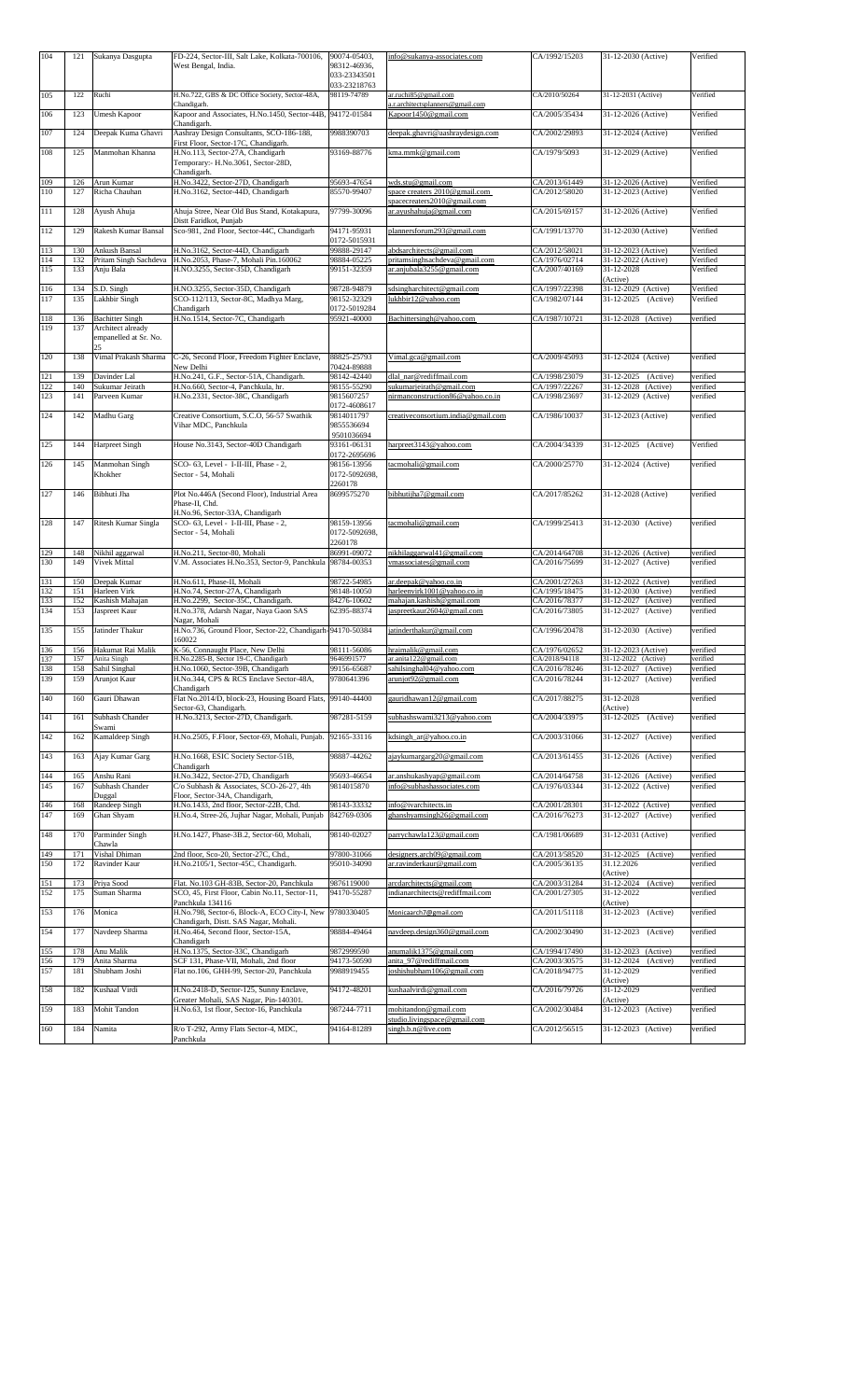| 161        | 185        | <b>Shally Garg</b>                | Plot no. 1122, Sector-12-A,<br>Panchkula.                                                                 | 90233-21680                 | gargshally2006@gmail.com                                | CA/2003/32210                  | 31-12-2029<br>(Active)                     | verified             |
|------------|------------|-----------------------------------|-----------------------------------------------------------------------------------------------------------|-----------------------------|---------------------------------------------------------|--------------------------------|--------------------------------------------|----------------------|
| 162        | 186        | Ravi Gupta                        | Prakriti Designers, H.No.2200, PEPSU Society,<br>Sector-50C, Chandigarh.                                  | 94631-88009                 | guptaravi3693@yahoo.co.in                               | CA/2001/27431                  | 31-12-2022<br>(Active)                     | Verified             |
| 163        | 187        | Sarang Goel                       | H.No.137, Sector-4, Mansa Devi Complex,                                                                   | 97182-43203                 | sarang.cca@gmail.com                                    | CA/2010/47241                  | 31-12-2031 (Active)                        | Verified             |
| 164        | 188        | Jyoti Chaufla                     | Panchkula Hr.<br>H.No.1032, Sector-4, Panchkula, Hr.                                                      | 98142-52677                 | jyotichaufla@gmail.com                                  | CA/1987/10440                  | 31-12-2028                                 | Verified             |
| 165        | 189        | Amit Kalra                        | H.No.3223, Sector-35D, Chandigarh                                                                         | 8872707072                  | kalra.amit5508@gmail.com                                | CA/2018/96530                  | (Active)<br>31-12-2029                     | Verified             |
| 166        | 190        | Ramandeep Singh                   | SCO-1136-37, Ist Floor Sector-22B,                                                                        | 5078045<br>98141-08458      | Khanna.ramandeep@gmail.com                              | CA/1999/24929                  | (Active)<br>$31 - 12 - 2030$               | Verified             |
| 167        | 191        | Khanna<br>Nishant Gupta           | Chandigarh.<br>H.No.2684, Sector-40C, Chandigarh                                                          | 9888614998                  | ng@subhashanita.com                                     | CA/2006/38828                  | (Active)<br>31-12-2027 (Active)            | Verified             |
| 168        | 192        | Anita Bansal                      | C/o Subhas Anita & Associates SCO No.1106-<br>07, Sector-22B, Chandigarh                                  | 98760-67299                 | subhashanita@gmail.com                                  | CA/1980/06060                  | 31-12-2028<br>(Active)                     | Verified             |
| 169        | 193        | Ranju Sangari                     | H.No.1020, sector-4, Panchkula                                                                            |                             | sangari arch1@yahoo.com                                 | CA/1997/22046                  | 31-12-2025 (Active)                        | Verified             |
|            |            |                                   |                                                                                                           | 94173-18601<br>94170-29414  |                                                         |                                |                                            |                      |
| 170        | 195        | Jasjeet Singh                     | SCO No.85, First Floor, Sector-82, JLPL,<br>Mohali                                                        | 98035-72057                 | sdsmohali2017@gmail.com                                 | CA/2011/53507                  | 31-12-2022<br>(Active)                     | Verified             |
| 171        | 196        | Yashika Bhatoy                    | H.No.3651 near Gurukul School, SAS<br>Nagar, Mohali, Punjab                                               | 98182-31666                 | yashikabhatoy@gmail.com                                 | CA/2014/66140                  | 31-12-2025<br>(Active)                     | Verified             |
| 172        | 197        | Navjeet Singh Arora               | H.No.3651 near Gurukul School, SAS<br>Nagar, Mohali, Punjab                                               | 98182-34666                 | ar.navjeet.arora@hotmail.com                            | CA/2014/66138                  | 31-12-2025 (Active)                        | Verified             |
| 173        | 198        | Raja Singh                        | H.No.2746, Phase-7 Sector-61, Mohali, SAS<br>Nagar, Punjab                                                | 98883-12502                 | raja@archi-tect.in                                      | CA/2016/77240                  | 31-12-2027 (Active)                        | Verified             |
| 174        | 200        | Namita Singh                      | Satnam Namita & Asso. H.No.502, Sector-10C,<br>Chd.                                                       | 0172-2745632                | snaarchitects@yahoo.com                                 | CA/1976/02785                  | 31-12-2030 (Active)                        | Verified             |
| 175        | 201        | Parmodh Kumar Nanda               | PK Nanda and Associates, Architects Valuers                                                               | 4657880                     | parmodh.nanda@gmail.com                                 | CA/1983/7337                   | 31-12-2022                                 | Verified             |
|            |            |                                   | and Interior Designers, Hyde Park, R-2, F-707,<br>Ground Floor, New Chandigarh, Mullanpur                 |                             |                                                         |                                | (Active)                                   |                      |
| 176        | 202        | Amandeep Bansal                   | 140901<br>H.No.208, Sector-14, West, Milk Colony,                                                         | 9876911203                  | architect.bansal@gmail.com                              | CA/2015/72167                  | 31-12-2026                                 | Verified             |
| 177        | 204        | Ravi Kumar                        | Dhanas, UT, Chandigarh<br>H.No.16-C, GF, Near Shagun Hotel, Zirakpur,                                     | 700961-8881<br>9417157333   | rk.associates@hotmail.com                               | CA/1999/24063                  | (Active)<br>31-12-2026                     | Verified             |
|            |            |                                   | Kalka Highway, Baltana, Zirakpur, Mohali PB                                                               |                             |                                                         |                                | (Active)                                   |                      |
| 178        | 205        | Naval Pandey                      | H.No.110, Green Valley Apartments, Dhakoli,                                                               | 86997-08745                 | navalpandey07@gmail.com                                 | CA/2017/88519                  | 31-12-2028                                 | Verified             |
| 179        | 207        | Kavish Sharma                     | Zirakpur, Mohali<br>SCF 59, 59A, Govind Vihar, Baltana                                                    | 8360205485                  | kavishsharma14@gmail.com                                | CA/2018/94802                  | (Active)<br>31-12-2029                     | Verified             |
| 180        | 208        | Vinay Bhalla                      | Hno.158, Sector-20A, Chandigarh.                                                                          | 98159-53477                 | bhalla.vinay13@gmail.com                                | CA/2016/75355                  | (Active)<br>31-12-2028                     | Verified             |
| 181        | 209        | Maninder Preet Singh              | SCO-2905-2906, Top Floor, Sector-22C,                                                                     | 94172-58965                 | maninder.cca@gmail.com                                  | CA/2013/61514                  | (Active)<br>31-12-2024                     | Verified             |
| 182        | 210        | Avtar Singh Osan                  | Opposite Hotel, JW Marriot, Chandigarh.<br>H.No.21, Sector-20A, Chandigarh.                               | 9814610811                  | osanassociates@gmail.com                                | CA/1986/10289                  | (Active)<br>31-12-2028                     | Verified             |
| 183        |            |                                   | Correspondence:-H.No.1577, Sector-23B,                                                                    | 84270-41577                 |                                                         |                                | (Active)<br>31-12-2029                     | Verified             |
|            | 211        | Ashima                            | Chandigarh.                                                                                               |                             | ashimaashima23@gmail.com                                | CA/2018/99235                  | (Active)                                   |                      |
|            |            |                                   | Permanent:- H.NO.27, City Enclave, Bhabhat<br>Road, Opposite Jarnail Enclave Phase-I,                     |                             |                                                         |                                |                                            |                      |
| 184        | 212        | Jasdeep Kaur                      | Zirakpur, Punjab.<br>H.No.2104, Pipli Wala Town Manimajra,                                                | 80544-01944                 | jasdeep jassi07@yahoo.com                               | CA/2014/62588                  | 31-12-2028                                 | Verified             |
| 185        | 213        | Gurinder Singh                    | Chandigarh<br>H.No.73-C, Sunny Enclave, Kharar. SAS Nagar, 87280-78794                                    |                             | gurinder.singh@protonmail.com                           | CA/2015/67366                  | (Active)<br>31-12-2027 (Active)            | Verified             |
| 186        | 214        | Neha Ahuja                        | Punjab.<br>H.No.1205, Sector-11, Panchkula, Haryana.                                                      | 99882-22231                 | ahujadesignplus@gmail.com                               | CA/2006/38143                  | 31-12-2027 (Active)                        | Verified             |
| 187        | 216        | Rajesh Sharma                     | H.no.202, Bank Colony, Pipli Wala Town,                                                                   | 99151-44110                 | attainarchitecturefirm@gmail.com                        | CA/2013/59235                  | 31-12-2025                                 | Verified             |
| 188        | 217        | Parwinder Singh                   | Manimajra, Chd.<br>H.No.26/3, Near Dukh Nivaran Gurdwara                                                  | 94637-97770                 | mccoyrajesharma@gmail.com<br>parwinder ani@yahoo.com    | CA/2018/104320                 | (Active)<br>31-12-2029                     | Verified             |
| 189        | 218        | Pramod Kumar                      | Sahib, Vill-Khuda Ali Sher, UT, Chd.<br>H.No.1299, Phase-II, Ramdarbar, Chd.                              | 98761-52237                 | mrpramod1299@gmail.com                                  | CA/2018/104338                 | (Active)<br>31-12-2029                     | Verified             |
| 190        | 219        | Seema                             | H.No.3059-U, LIC Colony, Sector-15D,                                                                      | 978179-4939                 | seema3692@gmail.com                                     | CA/2016/75913                  | (Active)<br>31-12-2029                     | Verified             |
| 191        | 220        | Nakul Chhabra                     | Chandigarjh<br>H.No.561, Sector-11, Panchkula, Haryana                                                    | 90416-57652                 | Nakul chhabra@yahoo.com                                 | CA/2015/71203                  | (Active)<br>31-12-2027 (Active)            | Verified             |
| 192        | 221        | Amandeep Kaur                     | Ranjitgarh Colony Chamkaur Sahib, Ropar,<br>Punjab Pin.140112                                             | 9780619004                  | aman kaur12000@yahoo.com                                | CA/2014/63797                  | 31-12-2026 (Active)                        | Verified             |
| 193        | 222        | Pankaj Sharma                     | H.NO.97, Near Government High School<br>Hallomajra, Chandigarh                                            | 998857-0097                 | pnkjsharma305@gmail.com                                 | CA/2016/79123                  | 31-12-2027 (Active)                        | Verified             |
| 194        | 223        | Umesh Kumar Gupta                 | H.No.72B, Sector-30B, Chandigarh                                                                          | 987297-9509                 | creations_30b@rediffmail.com                            | CA/2007/41379                  | 31-12-2028                                 | Verified             |
|            |            |                                   | SCO-50, 2nd Floor, Swastik Vihar MDC, Sector-                                                             |                             |                                                         |                                | (Active)                                   |                      |
|            |            |                                   | 5, Panchkula, 134109                                                                                      |                             |                                                         |                                |                                            |                      |
| 195        | 225        | Harjinder Singh                   | Kothi No.1616 Sector-61, Phase-7 SAS Nagar<br>Mohali                                                      | 95996-35050                 | thefountainhead.india@gmail.com                         | CA/1998/22873                  | 31-12-2022<br>(Active)                     | Verified             |
| 196        | 226        | Shikhar Sharma                    | H.No.2829, Sector-38C, Chandigarh                                                                         | 9915592829<br>0172-4652829  | shikhar@dnastudioz.com                                  | CA/2009/46874                  | 31-12-2030 (Active)                        | Verified             |
| 197        | 227        | Rohan Khurana                     | Mas Studio H.No.110, Shivalik Enclave,                                                                    | 97800-11822                 | rohankhurana@gmail.com                                  | CA/2005/35640                  | 31-12-2022<br>(Active)                     | Verified             |
| 198        | 230        | Shivjit Singh Sidhu               | Manimajra, Chd.<br>H.No.113, Sector-27A, Chandigarh                                                       | 98674-77713                 | chevy sidhu@yahoo.com                                   | CA/2000/26214                  | 31-12-2022                                 | Verified             |
| 199        | 231        | Shubhang Gupta                    | H.No.268, NAC Shivalik Enclave, Manimajra,                                                                | 958230-4724                 | shubhang.gupta74@gmail.com                              | CA/2017/85993                  | (Active)<br>31-12-2028                     | Verified             |
| 200        | 232        | Arjun Mahajan                     | Chandigarh<br>SCO-1116, Sector-22B, Chandigarh.                                                           | 941779-7686<br>99144-70007  | MAHAJANARJUN@hotmail.com                                | CA/2015/70672                  | (Active)<br>31-12-2026 (Active)            | Verified             |
| 201        | 233        | Mohit Verma                       | H.no.203, 5th floor penta homes, Zirakpur,<br>Punjab                                                      | 99147-12147                 | ar.mohitverma@gmail.com                                 | CA/2015/70810                  | 31-12-2029<br>(Active)                     | Verified             |
| 202<br>203 | 235<br>237 | Samdeep Nandwani<br>Sandeep Gupta | DSS-403, First Floor, Sector-8, Panchkula<br>Saakar Creations (P) Ltd. D-23, Sector-6, Noida- 98100-52368 | 98760-08403                 | design.aberrance@gmail.com<br>saakarcreations@gmail.com | CA/2004/34933<br>CA/1985/09007 | 31-12-2025 (Active)<br>31-12-2027 (Active) | Verified<br>Verified |
| 204        | 238        | Madhur Atre                       | 201301<br>Flat No.1119, Progressive Society Sector-50B,                                                   | 0120-4346975<br>92165-85700 |                                                         | CA/2001/28073                  | 31-12-2022                                 | Verified             |
|            |            |                                   | Chandigarh.                                                                                               |                             | madhur.atre@gmail.com                                   |                                | (Active)                                   |                      |
| 205        | 240        | Aparna Mutneja                    | H.No.541, Sector-18B, Chandigarh.                                                                         | 98764-37541                 | aparnamutneja@gmail.com                                 | CA/2013/61340                  | 31-12-2024<br>(Active)                     | Verified             |
| 206        | 241        | Rishabh Bhardwaj                  | H.No.434/8, Dehra Sahib, Manimajra,<br>Chandigarh                                                         | 99888-88364<br>96466-20081  | rishabh.1327@gmail.com                                  | CA/2019/109987                 | 31-12-2030<br>(Active)                     | Verified             |
| 207        | 242        | Pallavi Singla                    | H.No.1210, 2nd floor, Sector-18C, Chandigarh                                                              | 9650921946                  | pallavisingla90@gmail.com                               | CA/2014/63571                  | 31-12-2026 (Active)                        | Verified             |
| 208<br>209 | 243<br>244 | Ravneet Singh<br>Alisha Gupta     | H.No.161, Sector19A, Chandigarh<br>H.No.1252, Sector-8C, Chandigarh.                                      | 9888980007<br>98761-25290   | ravneet@dawsandkahlon.com<br>alishaguptacca@gmail.com   | CA/2016/77704<br>CA/2017/81268 | 31-12-2027 (Active)<br>31-12-2028          | Verified<br>Verified |
| 210        |            | Akshay Dutta                      | 5035/2, Modern Housing Complex, Manimajra,                                                                | 9888-321423                 | architectakshaydutta@gmail.com                          | CA/2005/37022                  | (Active)<br>31-12-2026 (Active)            | Verified             |
|            | 245        |                                   | Chandigarh                                                                                                |                             |                                                         |                                |                                            |                      |
| 211        | 246        | Poonam Dutta                      | 5035/2, Modern Housing Complex, Manimajra,<br>Chandigarh                                                  | 9888-321423                 | archpoonam@rediffmail.com                               | CA/2003/31672                  | 31-12-2026 (Active)                        | Verified             |
| 212        | 247        | Monu Sharma                       | SCO No.76-77 (Ist Floor) Cabin No.18, Sector-<br>8C, Madhya Marg, Chandigarh                              | 98139-00375                 | gcad10217@gmail.com                                     | CA/2016/78557                  | 31-12-2028<br>(Active)                     | Verified             |
| 213        | 248        | Jatin Batra                       | Plot No.446A (Second Floor), Industrial Area                                                              | 95920-24533                 | jatin1987 batra@yahoo.com                               | CA/2011/53972                  | 31.12.2022                                 | Verified             |
| 214        | 249        | Gagandeep Singh                   | Phase-II, Chd.<br>#293, Chhoti Barandari, Part-I, Jalandhar.                                              | 987660-2949                 | argaganghai@gmail.com                                   | CA/1993/16036                  | (Active)<br>31-12-2029                     | Verified             |
|            |            |                                   |                                                                                                           |                             |                                                         |                                | (Active)                                   |                      |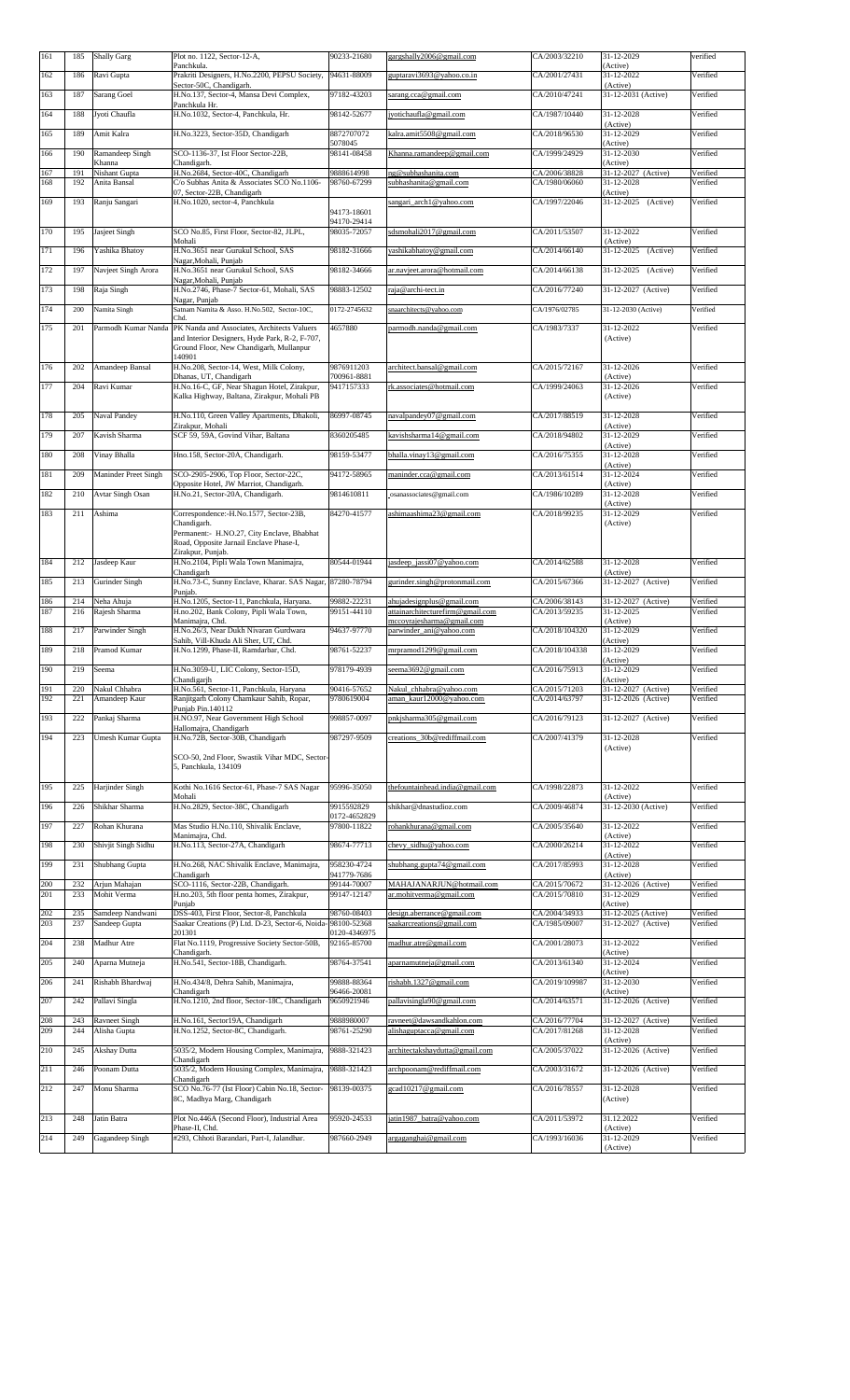| 215 | 250 | Mahavir Singh                | H.No.564, Sector-10D, Chandigarh                                                              | 98880-75527                | info@ziosmakerspace.com                | CA/2016/75387  | 31-12-2027 (Active)             | Verified |
|-----|-----|------------------------------|-----------------------------------------------------------------------------------------------|----------------------------|----------------------------------------|----------------|---------------------------------|----------|
| 216 | 252 | Apoorva Sharma               | H.No.697, Sector-11B, Chandigarh.                                                             | 82382-66901                | meettukun@gmail.com                    | CA/2017/82647  | 31-12-2028<br>(Active)          | Verified |
|     |     |                              |                                                                                               |                            |                                        |                |                                 |          |
| 217 | 254 | Pankaj Sharma                | Flat No.1149, Second Floor, Pushpac Housing<br>Complex, Sector-49B, Chandigarh-160047         | 98114-27262                | design.conste@yahoo.in                 | CA/2005/35375  | 31-12-2026 (Active)             | Verified |
|     |     |                              |                                                                                               | 96541-30242                |                                        |                | 31-12-2022                      |          |
| 218 | 255 |                              | Akhshay Kumar Suman H.No.87A, Police Line, Sector-26, Chandigarh.                             |                            | ar.akshaysuman@gmail.com               | CA/2011/54371  | (Active)                        | Verified |
| 219 | 256 | Harish Saini                 | H.No.82, Sector-12, Panchkula, Haryana<br>(134112)                                            | 98140-14154                | arharishsaini@thevaastuconsultants.com | CA/1982/7079   | 31-12-2029<br>(Active)          | Verified |
| 220 | 257 | Debashis Saha                | D-22, LGF, Pamposh Enclave, New Delhi-                                                        | 98100-24880                | bhupsaha@gmail.com                     | CA/1981/6508   | 31-12-2024                      | Verified |
| 221 | 258 | Umesh Sharma                 | 110048<br>The Design Studio, Sco 230-231, 3rd Floor,                                          | 98720-08372                | Umeshchd@gmail.com                     | CA/2017/84816  | (Active)<br>31-12-2028          | Verified |
|     |     |                              | Sector-34A, Chandigarh.                                                                       |                            |                                        |                | (Active)                        |          |
| 222 | 259 | Diksha Singla                | # 2006/2 Basant Vihar Near HIG15 Kalka, Distt. 72062-79984                                    |                            | singla.diksha1@gmail.com               | CA/2017/85535  | 31-12-2028                      | Verified |
|     |     |                              | Panchkula Pin 133302                                                                          |                            |                                        |                | (Active)                        |          |
| 223 | 261 | <b>Tushar Garg</b>           | Urban Space Studio, SCO-12, First Floor, OPP.<br>Gandhi Market, Near Rly. Station, the Mall   | 99712-25777<br>99884-75045 | ar.tushargarg@gmail.com                | CA/2019/107395 | 31-12-2030<br>(Active)          | Verified |
|     |     |                              | Bhatinda                                                                                      |                            |                                        |                |                                 |          |
| 224 | 262 | Lovika                       | H.No.3101, Sector-23D, Chandigarh                                                             | 81468-55525                | chhabra.lovika@gmail.com               | CA/2018/97871  | 31-12-2029<br>(Active)          | Verified |
| 225 | 263 | Harmanpreet Singh<br>Sodhi   | SCF-34, Phase-5, Mohali, 160059, Punjab                                                       | 96463-65051                | harmancca05@gmail.com                  | CA/2019/114901 | 31-12-2030<br>(Active)          | Verified |
| 226 | 264 | Monika Chauhan               | Ferozepur Banger, P.O.-Parol BO, Distt. SAS                                                   | 89681-94357                | ar.monikachauhan08@gmail.com           | CA/2019/105062 | 31-12-2031                      | Verified |
| 227 | 266 | Vartika Sharma               | Nagar, Mohali, Punjab 140901<br>#2147, Sector -27C, Chandigarh - 160019                       | 97299-20524                | vs95official@gmail.com                 | CA/2019/112515 | (Active)<br>31-12-2030          | Verified |
| 228 | 267 | Shikha Aggarwal              | H. No.3111, Sector-21D, Chandigarh                                                            | 8283834879                 | ar2k14shikha@gmail.com                 | CA/2003/31309  | (Active)<br>31-12-2024          | Verified |
|     |     |                              |                                                                                               |                            |                                        |                | (Active)                        |          |
| 229 | 268 | Deepika Verma                | C/o Smt. Savita Rani Verma, H.No.5071, Sector-76960-56867<br>38W, Chandigarh                  |                            | ar.deepikaverma@gmail.com              | CA/2014/65687  | 31-12-2025<br>(Active)          | Verified |
| 230 | 271 | Sakshi Saini                 | H.No. 3300, Sector-71, SAS Nagar, Mohali,<br>Punjab                                           | 8568032821                 | arsakshisaini@gmail.com                | CA/2017/85628  | 31-12-2028<br>(Active)          | Verified |
| 231 | 272 | Badrinath Kaleru             | Flat No. 31, Ground Floor, Swastik Vihar,                                                     | 8054006720                 | badrinath.kaleru@gmail.com             | CA/2009/45815  | 31-12-2031 (Active)             | Verified |
|     |     |                              | Mansa Devi Complex, Panchkula (Haryana),<br>India                                             |                            |                                        |                |                                 |          |
| 232 | 273 | Prerna Aggarwal              | Flat No. 31, Ground Floor, Swastik Vihar,<br>Mansa Devi Complex, Panchkula (Haryana),         | 8054006730                 | badrinath.kaleru@gmail.com             | CA/2009/45814  | 31-12-2031 (Active)             | Verified |
| 233 |     |                              | India                                                                                         | 9872881290                 |                                        |                | 31-12-2030                      | Verified |
|     | 274 | Shelja Gupta                 | H.No. 456, First Floor, Sector 44A, Chandiarh                                                 |                            | sheljagupta77@gmail.com                | CA/1999/25438  | (Active)                        |          |
| 234 | 277 | Mohit                        | Aayam Consultants, SCO-46 FF Office-102,<br>Canam Plaza Sec-11, Panchkula (Haryana)           | 9877252602                 | aayamconstructions@gmail.com           | CA/2016/75336  | 31-12-2027<br>(Active)          | Verified |
| 235 | 280 | Ayushi Goel                  | 134109<br>Flat No. 501, Motiaz Royal Citi, Zirakpur,                                          | 9888882803                 | ayushigoel3990@gmail.com               | CA/2018/98677  | 31-12-2029                      | Verified |
|     |     |                              | Punjab - 140603                                                                               |                            |                                        |                | (Active)                        |          |
| 236 | 281 | Kritika Gupta                | H.No. 3059, Blood donon's Society, Sector-50D, 9815879798<br>Chandigarh                       | 9463314728                 | kritikagupta1592@gmail.com             | CA/2016/74057  | 31-12-2027<br>(Active)          | Verified |
| 237 | 282 | Rakesh Kumar                 | SCF 83, Cabin no. 4, First Floor, Inner Market,<br>Sector-10, Panchkula                       | 9416033185                 | nitin78.bhart@gmail.com                | CA/2016/76236  | 31-12-2027<br>(Active)          | Verified |
| 238 | 283 | Mr. Jagraj Singh             | H.No. 24, Sector-11A, Chandigarh - 160011                                                     | 9855140024                 | jagraj@jrarchitecture.me               | CA/2016/78016  | 31-12-2027                      | Verified |
| 239 | 284 | Ranauta<br>Mr. Keshav Kapoor | H. No. 135, Sector-22A, Chandigarh                                                            | 8968174777                 | keshav1113km@gmail.com                 | CA/2019/111449 | (Active)<br>31-12-2031 (Active) | Verified |
| 240 | 285 | Ms.Parvinder Kaur            | H.No. 404, Gillco heights, Sector-127, Kharar -<br>140301 (Punjab), Near Gillco International | 9158422323                 | matrixdesignconcept@gmail.com          | CA/2003/30979  | 31-12-2024<br>(Active)          | Verified |
|     |     |                              | Schlool                                                                                       |                            |                                        |                |                                 |          |
| 241 | 287 | Digvijay Rajdev              | Digvijay Rajdev Architects, 5830, Top floor,<br>MHC, Sector 13, Chandigarh                    | 95996-72136                | ar.digvijayrajdev@gmail.com            | CA/2014/65831  | 31-12-2025<br>(Active)          | verified |
| 242 | 288 | Mr. Vimal Kumar<br>Sharma    | H, No. 1197, Sector-67, Mohali-160062<br>(Punjab)                                             | 9815423355                 | vimalksharmavks@gmail.com              | CA/1988/11343  | 31-12-2028<br>(Active)          | Verified |
| 243 | 289 | Mr. Dharamvir Singh          | H. No. 196, Royal Marriegold Homes(Part-2)                                                    | 70096-02117                | dskaura@yahoo.co.in                    | CA/2012/56805  | 31-12-2025                      | Verified |
| 244 | 293 | Ms. Sakshi Sharma            | Sector 126, Kharar, SAS Nagar, 140301<br>H. No. 2130, "Sector-44C, 2nd floor, Chandigarh.     | 90414-85011                | ssarchitects12@gmail.com               | CA/2017/85182  | (Active)<br>31-12-2031          | Verified |
|     |     |                              |                                                                                               |                            |                                        |                | (Active)                        |          |
| 245 | 296 |                              | Ms. Shweta Kharbanda H. No. 1319, Progressive Society, Sector-50B,<br>Chandigarh.             | 99888-17818                | TRassociates1824@gmail.com             | CA/2011/51014  | 31-12-2022<br>(Active)          | Verified |
| 246 | 297 | Mr. Varun Kumar<br>Deorha    | SCO-79, Second Floor, Clockton High Street,<br>Omaxe Phase-I, New Chandigarh. 140901          | 97796-62286                | info@devra.in                          | CA/2013/61394  | $31 - 12 - 2024$<br>(Active)    | Verified |
|     |     |                              |                                                                                               |                            |                                        |                |                                 |          |
| 247 | 298 | Ar. Bajinder Kumar           | H. No. 2419, Mari Wala Town, Manimajra,<br>Chandigarh.                                        | 98140-49338<br>80544-17140 | kumar.bajinder@gmail.com               | CA/2014/65574  | 31-12-2025<br>(Active)          | Verified |
| 248 | 299 | Mr. Ravinder Singh<br>Dhanoa | Living Space Architects, HJ-749, BRS Nagar,<br>Ludhiana.                                      | 98142-46249                | info@livingspacearch.com               | CA/1997/21595  | 31-12-2029<br>(Active)          | Verified |
| 249 | 300 | Mr. Mandeep Singh            | Living Space Architects, HJ-749, BRS Nagar,                                                   | 98142-15378                | info@livingspacearch.com               | CA/1997/22411  | 31-12-2028                      | Verified |
| 250 | 301 | Mr. Yuvansh Goel             | Ludhiana.<br>H.No. 2524, First Floor, Sector 37C, Chandigarh.                                 | 95018-50506                | yuvanshgoel@gmail.com                  | CA/2020/124894 | (Active)<br>31-12-2031          | Verified |
| 251 | 302 | Mr. Chaitanya                | 160036<br>H.No. 115, First Floor, Sector 38A, Chandigarh.                                     | 98154-39633                | chaitanya.aggarwal115@gmail.com        | CA/2020/125137 | (Active)<br>31-12-2031          | Verified |
| 252 |     |                              | 160036                                                                                        |                            |                                        |                | (Active)<br>31-12-2029          |          |
|     | 303 | Ms. Karuna                   | H.No. 1655, Housing Board Colony, Sector-6,<br>Karnal. 132001                                 | 89013-94174                | karunavishvas@gmail.com                | CA/2018/100048 | (Active)                        | Verified |
| 253 | 304 | Mr. Gaurav Punyani           | # 64816, Fatak Wali Gali, Railway Road,<br>Ambala City                                        | 70159-52933                | gauravpunyanidzine@gmail.com           | CA/2018/100206 | 31-12-2030<br>(Active)          | Verified |
| 254 | 305 | Ar. Sameer Kashyap           | Studio = H. No. 387, Sector 17, Panchkula                                                     | 98720-86782                | arsameerkashyap@yahoo.com              | CA/2003/32606  | 31-12-2024                      | Verified |
| 255 | 306 | Ar. Mohit Singla             | (Haryana). Pin Code 134109<br>H.No. 81, Sunam Road, Near Hotla Tyre,                          | 94174-46674                | mohitsingla31@gmail.com                | CA/2017/89925  | (Active)<br>31-12-2028          | Verified |
| 256 | 307 | Ar. Ramesh Chand             | Vasant Vihar II, Sangrur, Punjab - 148001<br>H.No. 1198, Sec 10, Panchkula (HR)               | 94170-63770                | vastukriti1120@gmail.com               | CA/2007/39624  | (Active)<br>31-12-2028          | Verified |
| 257 | 308 | Rathee<br>Ar. Munit Kumar    | H.No. 116, Sec-42 B, Attawa, Chandigarh                                                       | 8146294575                 | ar.munit08@gmail.com                   | CA/2019/116410 | (Active)<br>31-12-2030          | Verified |
|     |     |                              |                                                                                               |                            |                                        |                |                                 |          |
| 258 | 309 | Ar. Preeti                   | H.No. 116, Sec-42 B, Attawa, Chandigarh                                                       | 9779864482                 | vastukarpreeti29@gmail.com             | CA/2019/116407 | 31-12-2030<br>(Active)          | Verified |
| 259 | 310 | Ar. Rahul Sharma             | V.P.O, Raipur Rani, Near trilokpur chowk,                                                     | 8901435557                 | moudgilarchitects@gmail.com            | CA/2016/77377  | 31-12-2027                      | Verified |
| 260 | 311 | Ar. Ranjit Singh             | Petrol<br>W-2, 1744 Guru Ram Dass Nagar, G.T. Road,                                           | 9464459676                 | ranjit moga@rediffmail.com             | CA/1997/21890  | (Active)<br>31-12-2030          | Verified |
| 261 | 312 |                              | near nestle India ltd, Moga<br>Ar. Kanav Kirti Kaushal H.No. 1492, Sec-4, Panchkula, Haryana. | 9530919952                 | kanavkkaushal@gmail.com                | CA/2018/100461 | (Active)<br>31-12-2030          | Verified |
| 262 | 313 | Ar.Jasjot Kaur               | HL-282, Ground Floor, Phase 2, Mohali, Punjab 9501698186                                      |                            | jasjotkaurdhani@gmail.com              | CA/2018/99707  | (Active)<br>31-12-2030          | Verified |
|     |     |                              |                                                                                               |                            |                                        |                | (Active)                        |          |
| 263 | 314 | Ar. Kavita Mago              | H.No. 74, Rajindra Park, Ambala Cantt.<br>(Haryana)                                           | 7814746474                 | nihaar.74@gmail.com                    | CA/2021/128804 | 31-12-2022 (Active)             | Verified |
| 264 | 315 | Ar. Ravipreet Singh          | H.No. 278, Sector-40-A, Chandigarh                                                            | 9888887278                 | studiodelineate@gmail.com              | CA/2013/60802  | 31.12.2025 (Active)             | Verified |
| 265 | 316 | Sandhu<br>Ar. Sahil Goyal    | H.No. 5094/2, Modern Housing Complex,                                                         | 9915536596                 | ar.sahil.goyal95@gmail.com             | CA/2021/127815 | 31.12.2022 (Active)             | Verified |
| 266 | 317 | Ar. Lovey Gupta              | Manimajra, Chandigarh<br>H.No. 1997, Sec-28, Panchkula, Haryana                               | 9818078482                 | ar.loveygupta@gmail.com                | CA/2011/51646  | 31.12.2022 (Active)             | Verified |
| 267 | 318 | Ar. Divesh Bhandari          | H.No. 84 (Top Floor), Silver City Extension,<br>Zirakpur                                      | 9592933044                 | divesh.bhandari90@gmail.com            | CA/2017/82862  | 31.12.2028 (Active)             | Verified |
| 268 | 320 | Ar. Mohit Vij                | HIG Flat No. 240, Sec-71 Near IVY Hospital,                                                   | 9878141432                 | mohit@arch-lab.co.in                   | CA/2012/56820  | 31.12.2024 (Active)             | Verified |
| 269 | 321 | Ar. Sameer Kumar             | SAS Nagar (Mohali)<br>H.No. 733, Sec-22A, Chandigarh                                          | 9878026586                 | architectsinc@yahoo.co.in              | CA/1987/11285  | 31.12.2030 (Active)             | Verified |
| 270 | 322 | Ar. Neelu Singh              | H.No. 49/18, New Wazir Chand Colony near<br>Hospital Chownk, Karnal                           | 9468294167                 | neelusingh.barc@gmail.com              | CA/2021/127873 | 31.12.2022 (Active)             | Verified |
| 271 | 324 | Ar. Sambhav Jain             | #G-22, Tube Well colony Mahesh Nagar, Ambala                                                  | 8950775270                 | ar.sambhavjain25@gmail.com             | CA/2020/122588 | 31.12.2031 (Active)             | Verified |
| 272 | 325 | Ar. Sanjeev Kumar            | Cantt. Haryana<br>V.P.O, Jatwar, Tehsil Naraingarh, District                                  | 8685937777<br>7082066704   | ar.sanjeev90@gmail.com                 | CA/2019/104583 | 31.12.2030 (Active)             | Verified |
|     |     |                              | Ambala                                                                                        |                            |                                        |                |                                 |          |